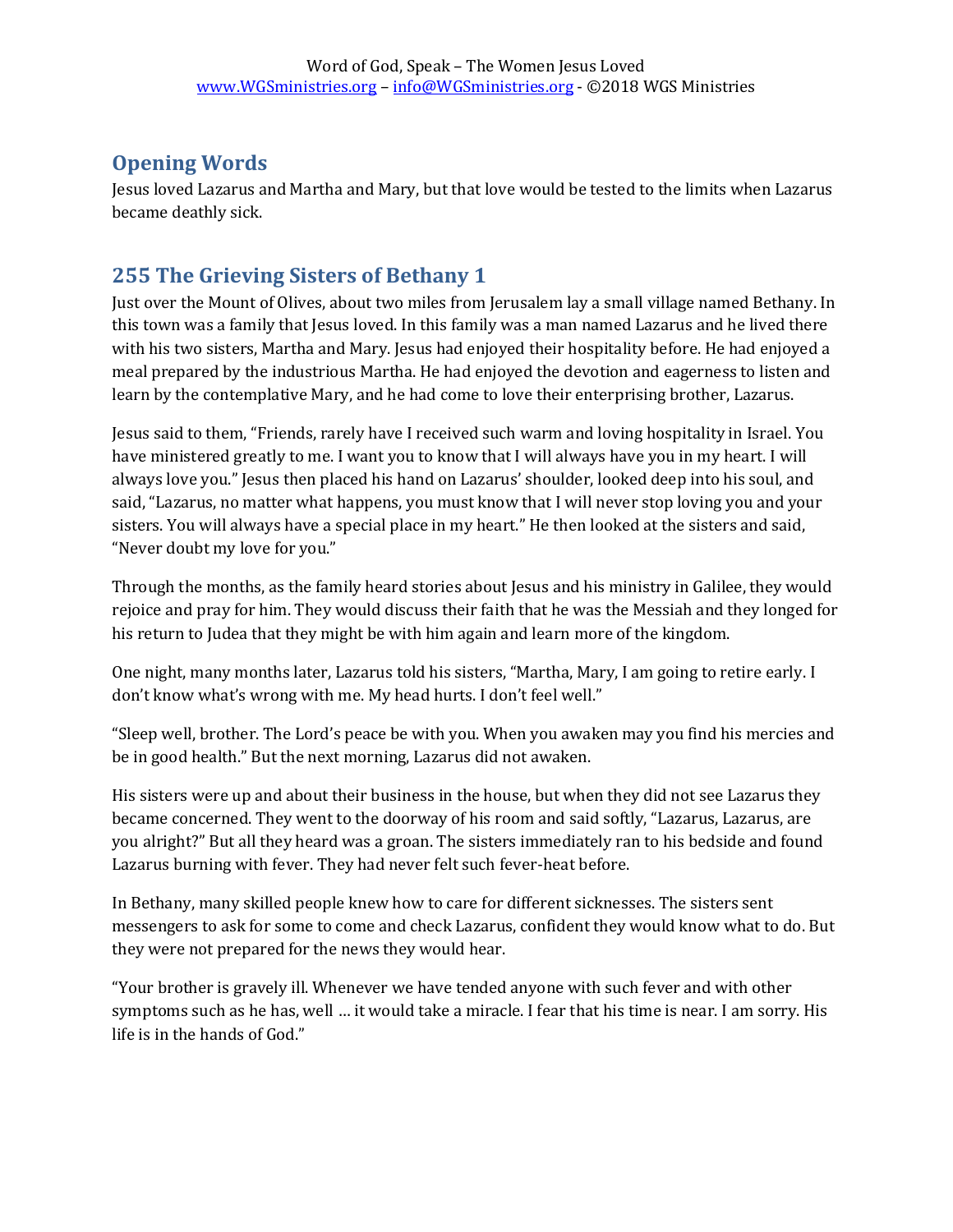The sisters burst into tears. "No, this cannot be. He was fine yesterday. Only last night he complained of his head hurting and not feeling well. How can this be?" But the caregiver could only say, "I'm sorry. We will pray."

As Mary wept, Martha called the servants together and said, "Everyone listen. Lazarus, our brother is gravely ill. He may not last through the day. Do any of you know where Jesus is? Have any of you heard of his whereabouts?"

One of the servants said, "Yes, I believe he is not too far away in a village, perhaps a day's journey. He has been travelling east of the Jordan and has been making his way in this direction. This is what I have heard."

"Then go as quickly as you can and bring him. Tell him that Lazarus, the one he dearly loves, is sick and near to death." Then the sisters went to their brother's room and tended to his care, praying that the servants would find Jesus and that he would come in time … and watching as their brother grew weaker as he struggled to live.

The servants prepared for their journey and headed in the direction where they thought they would find Jesus. They went through many villages and inquired as to his whereabouts. Finally, someone said, "Yes, Jesus has been staying in that house over there. In fact, last night he hosted a great dinner for many people. You will find him there."

The servants were filled with joy when they heard the news and as they approached they recognized some of the men who were Jesus' disciples. "Please, sirs, we must see Jesus."

"Who are you and what do you want?" Peter asked.

"We are servants of Lazarus and his sisters Martha and Mary. You stayed with us and your master, Jesus, taught in their house some months ago."

"Yes, yes, I recognize you now and I remember them. Is all well?"

"Sir, the sisters have sent us with urgent news. Their brother Lazarus is sick. They fear for his life. They have sent us with this message," and they handed a small scroll to Peter. On it were written the words, "Lord, please come quickly! Lazarus, the one whom you love, is sick."

Just then Jesus emerged from the house and the servants said, "Master, rabbi, please hear us, Lazarus, the one that you dearly love is sick. We fear that he is dying."

Jesus looked at his disciples and then he turned to the servants and said, "Go, tell them that this sickness is not to end in death. Tell them that his sickness is so that God may be glorified. Tell them that I, the anointed one, the Son of God will find glory through this sickness."

The servants were overjoyed at this news and they said, "Thank you master, thank you." And as they prepared to return they paused and looked at Jesus and said, "Well, master, are you coming with us to Lazarus' home?"